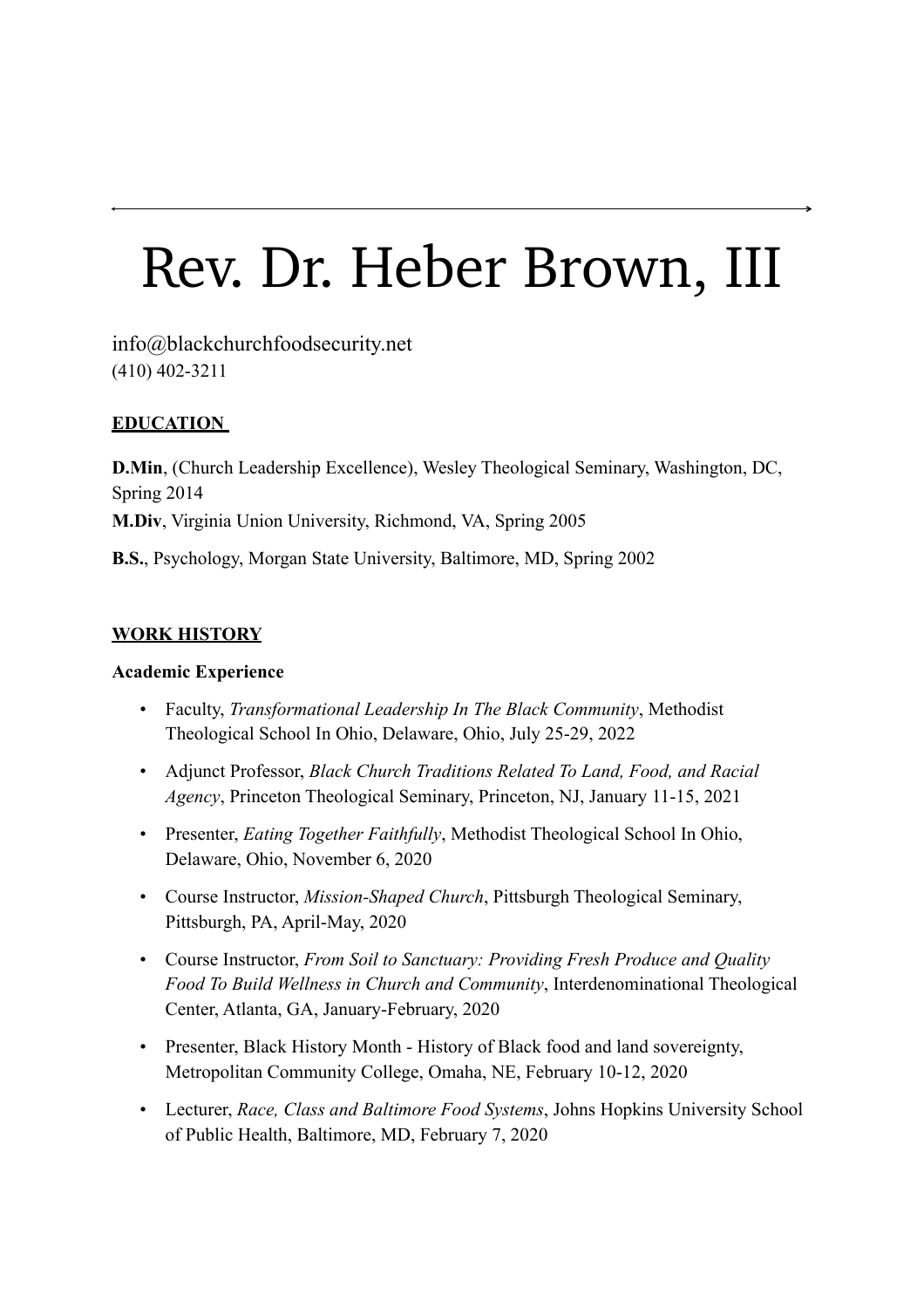- **•** Presenter, *Profile of the Black Church Food Security Network*, Drew Theological Seminary, Madison, New Jersey, January 28, 2020
- Adjunct Professor, *Land, Food and Faith Formation* Track, Doctor of Ministry Program, Memphis Theological Seminary, Memphis, TN, January 7-11, 2019
- Practitioner-In-Residence, *Enlivening The Church, Repairing The World: Two Case Studies in Agriculture, Food Justice, and Religious Leadership*, Master of Divinity Program, Wake Forest University School of Divinity, Winston-Salem, NC, February 5-11, 2018

## **Professional Experience**

- Executive Director, Black Church Food Security Network, 2015-present
- Executive Director, Orita's Cross Freedom School, 2010-present
- Pastor, Pleasant Hope Baptist Church, Baltimore, MD, 2008-2022
- Project Coordinator, Maryland Mentoring Partnership, Baltimore, MD, 2004-2008
- Assistant Project Coordinator, Johns Hopkins University, Baltimore, MD, 2002-2004
- Research Assistant, Morgan State University, Baltimore, MD 2000-2001

## **CONFERENCE PRESENTATIONS**

"Religion, Food & Black Culture," The 6th Annual Healthy Churches 2020 National Conference, November 2019

"Beyond Food Charity: An Asset-Based Approach To Food Security," Third Episcopal District Holy Convocation and Planning Conference of African Methodist Episcopal Church, November 2019

"The Black Church Food Security Network," Faithlands Conference, November 2019

"Comrades and Cousins: Connecting Farmers and Christian Communities," Black Urban Growers Conference, October 2019

"Land, Food, and Faith," The 2019 Ingram/Johns Lectures at Memphis Theological Seminary, October 2019

"Aligning Policies, Resources, and Opportunities: Strengthening Small Businesses, Entrepreneurs, and Communities," Booker T. Washington Economic Development Summit, September 2019

"Beyond Food Charity: An Asset-Based Approach To Food Security," National Conference for Outreach and Agriculture Development, September 2019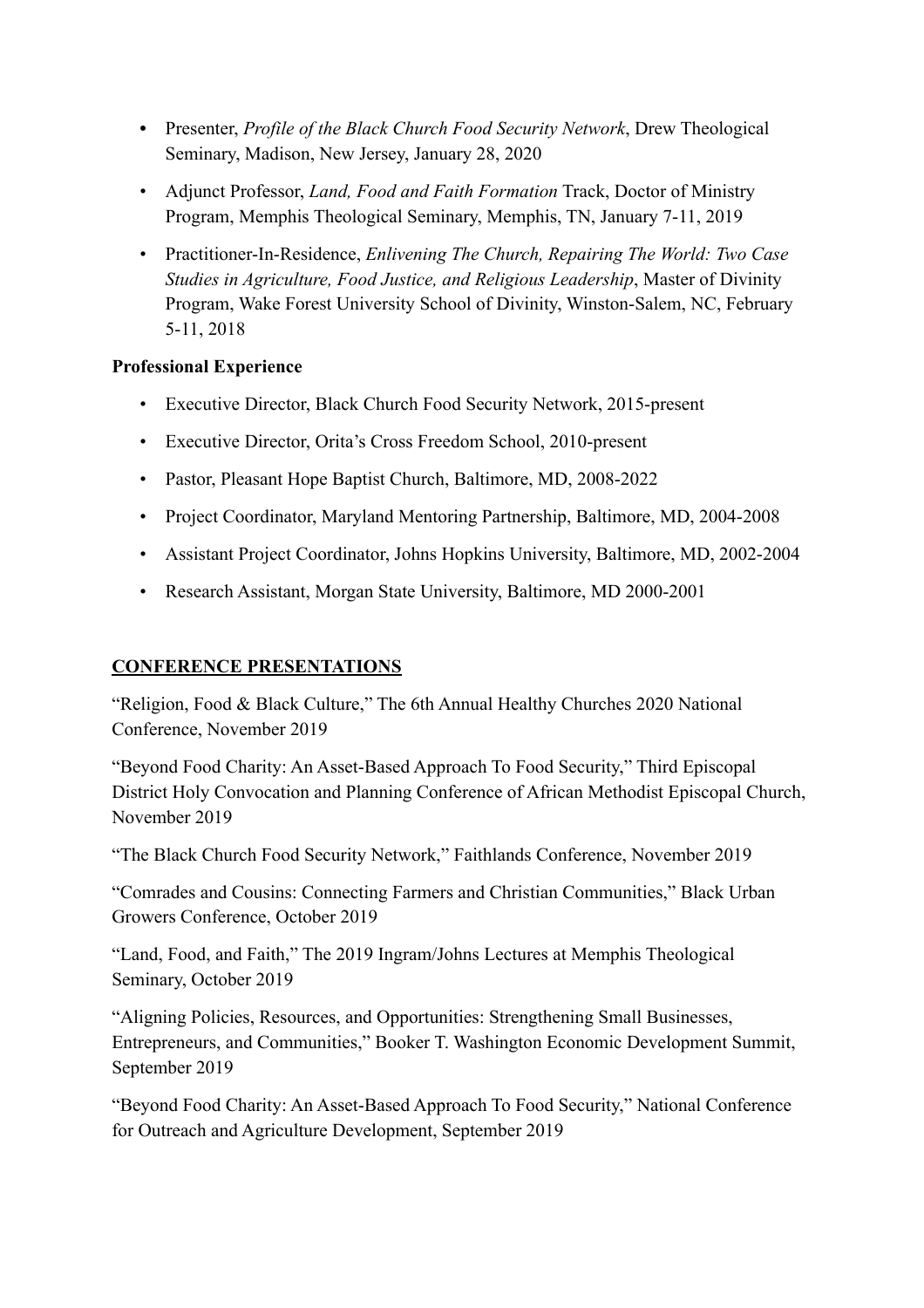"A Case Study of Food Sovereignty in Baltimore," National Academy of Science, Engineering and Medicine, August 2019

"Food Sovereignty and Black Religious Communities," Black Theology and Leadership Institute (BTLI) at Princeton Theological Seminary, July 2019

"Food Sovereignty and Climate Change," On Food and Faith: Ministry In The Time Of Climate Change at Methodist Theological Seminary in Ohio, May 2019

"Faith Communities and Food Insecurity," Center For The Study Of Religion And The City Conference, April 2019

"Black Religious Communities and Food Sovereignty," The Samuel DeWitt Proctor Pastor's Conference, February 2019

# **HONORS AND AWARDS**

*Vision Award,* Govans Ecumenical Development Corporation*,* November 2019 Annual award presented by the Govans Ecumenical Development Corporation (GEDCO) to a member of the Baltimore community whose leadership is deemed inspiring by city residents.

*Baltimore Visionary Award*, Baltimore Magazine, February 2018 Selected as one of 30 Change Makers that are shaping the future of the city of Baltimore.

*Top 50 List*, Grist.Org, 2016

Selected by Grist.org as one of 50 innovators, organizers, and visionaries who will lead us toward a more sustainable future, in the coming year (and beyond).

*Beatitudes Fellowship*, Beatitudes Society, 2013

The Beatitudes Fellowship identified a select group of young entrepreneurial faith leaders with the resources and relationships that empower them to create new models for church and social justice, and grow vital communities of faith in a pluralistic world. Rev. Heber Brown, III was selected as one of eight emerging faith leaders from across the United States and awarded \$10,000.

*Change Makers of Baltimore City*, Urbanite Magazine, 2011 Recognized by the publication as a transformative leader in the city of Baltimore

# **GRANTS**

W.K Kellogg Foundation, May 2022

The W.K. Kellogg Foundation was established in 1930 by breakfast cereal innovator and entrepreneur W.K. Kellogg who defined its purpose as, "…administering funds for the promotion of the welfare, comfort, health, education, feeding, clothing, sheltering and safeguarding of children and youth, directly or indirectly…" The Foundation awarded The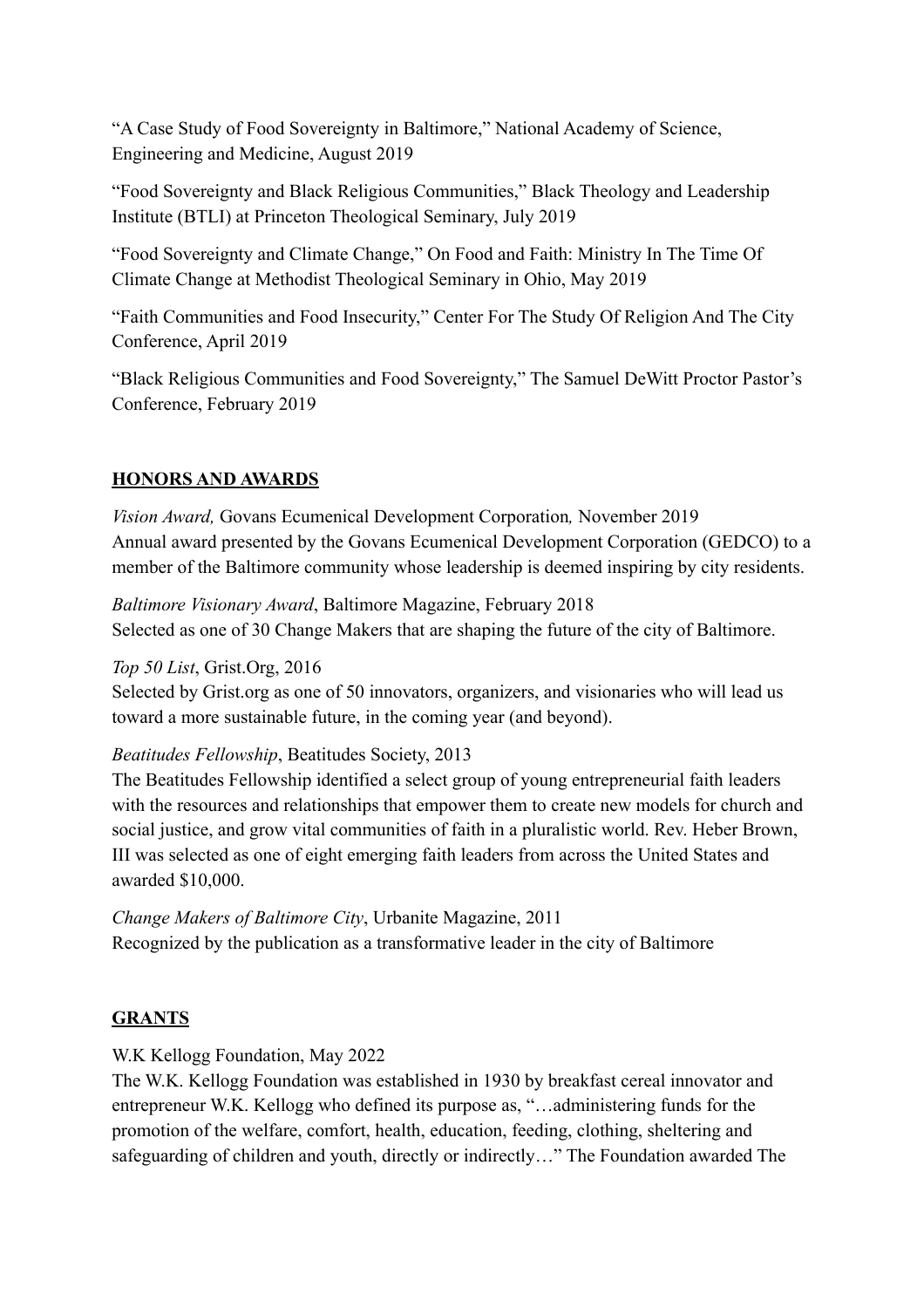Black Church Food Security Network a grant in the amount of \$200,000 to support its efforts in expanding to communities across the country.

#### Kataly Foundation, February 2021

Kataly EJ Resource Collective comprises 9 women of color leaders within the Environmental, Climate and Food Justice movement. The leaders are collectively identifying organizations and bodies of work that will help significantly advance the environmental justice movement. The Foundation awarded a five-year \$500,000 grant to the Black Church Food Security Network to further our work related to racial and food justice.

#### Claneil Foundation, May 2019

The Emerging Leaders Award was created to support the critical role that executive directors play in launching and growing early-stage organizations. The Foundation awarded a fouryear unrestricted general operating grant totaling \$240,000 to the Black Church Food Security Network to further our work along with \$10,000 of professional development funds.

#### Town Creek Foundation, 2017-2018

The Town Creek Foundation's mission is to provide resources to help catalyze, support, and accelerate progressive changes in environmental policy and practice within the State of Maryland. They provided a \$125,000 grant award to the Black Church Food Security Network to establish gardens at African American churches and create a niche market for farmers to sell their goods at Maryland congregations.

#### New Visions Foundation, 2018

New Visions Foundation seeks to help visionary organizations promote wider recognition and acceptance of cultural alternatives that address the challenges of their time. They provided a \$25,000 grant award to the Black Church Food Security Network to extend our efforts to establish a more just food system anchored by historic African American congregations.

## **COMMUNITY**

#### Black Church Food Security Network, 2015

Founded network of African American churches and seminaries in Maryland, Virginia, North Carolina, Ohio, and Tennessee, working in collaboration to advance food justice initiatives in their communities.

#### Orita's Cross Freedom School, 2010

Founded youth development program to support culturally-centered learning opportunities for African American youth in the Baltimore Metropolitan area.

## **PUBLICATIONS**